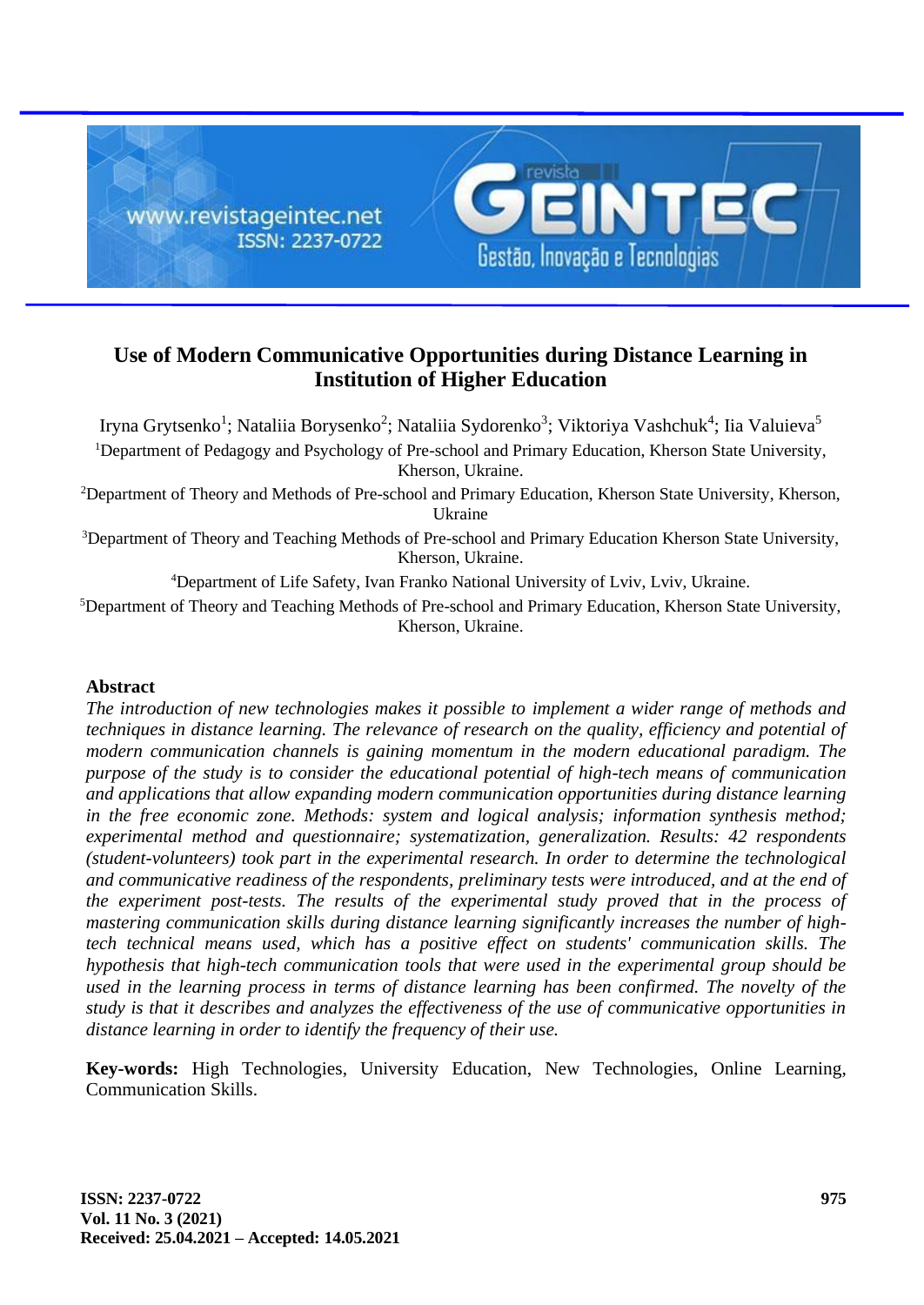#### **1. Introduction**

New means of forming communicative opportunities are an integral part of modern education and apply to all components of society – the educational process of free education is no exception. This type of learning occurs mainly with the use of electronic means and communication channels (Faryadi, 2017). Today, in a pandemic and distance learning in university education, high-tech means of communication are the main tools of communication in the educational process, have a huge potential for use. The communication skills of modern youth of the "digital generation" contribute to the change of educational paradigm in the field of communication, ways of receiving, processing and using information. The implementation of the communicative approach involves the involvement of various channels of communication to ensure an effective learning process. These are several levels of communication that are necessary in the context of distance learning, the introduction of online education using the capabilities of cloud services, network sites (SNSs) and social networks (Kostikova et al., 2019). They are part of the social life of young people, and have great potential for use in the educational process and are characterized by specific and convenient ways of receiving and using high-tech means of communication.

Involving these means of communication in the educational process can be of great value in distance learning from a pedagogical point of view. Their use can positively affect the interest of students in the learning process and improves learning motivation through active interaction between students and teachers, who can change roles, build communication not on an authoritarianhierarchical principle, but in a democratic communication, where during the discussion, dialogue gives rise to a new understanding of the material and facilitates the acquisition of skills (Köktürk, 2012). An important factor in intensifying learning is the introduction of educational activities in a comfortable environment for young people. In addition, the constant improvement of technical equipment increases communication opportunities during the acquisition of educational material. From the linguodidactical point of view, all participants in the educational process working with special applications, learning platforms and materials have the opportunity to expand the field of exchange of ideas, methods, learning materials (Ivanova et al., 2020). However, in such a highintensity and open communicative environment, the opportunity for personal communication is lost, it is difficult to improve speech skills, learn to communicate and manage the learning process.

The scientific problem is to open new creative and high-tech ways to modernize the process of acquiring knowledge, which can take into account the personal characteristics of each student, his educational needs and opportunities. The technologization and change of the actual algorithm of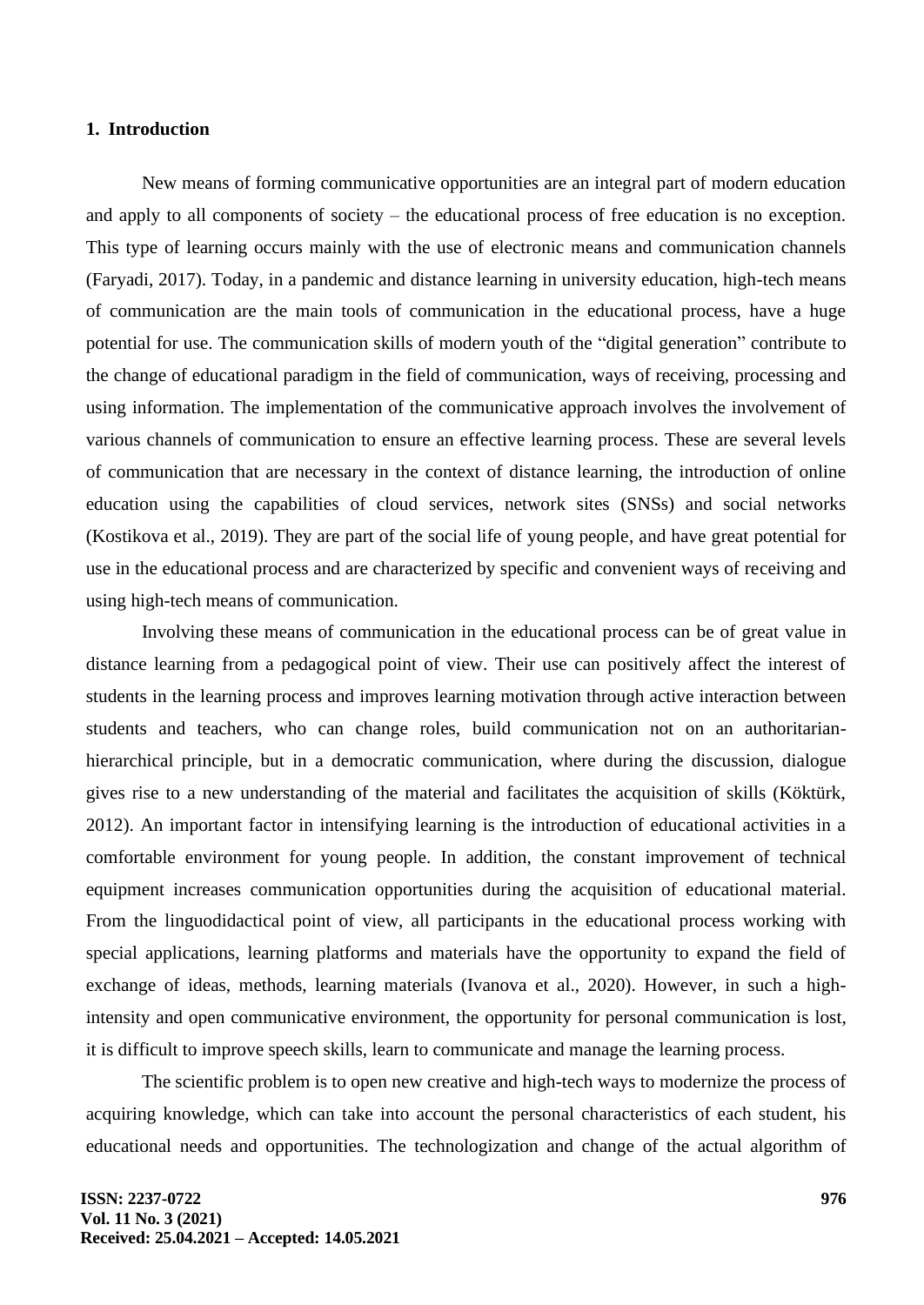modern education in the Free Economic Zone encourages the development of such a methodology for distance learning, which will use new technologies and social guidelines of the modern type of communication – online communication. All this within the study of one course will make learning more effective, will allow you to accumulate the necessary material. The teaching potential in the implementation of distance learning can be explained by an authentic educational environment, a small social group, united by the educational process, within which free constant interaction, discussions and debates can take place.

#### **2. Literature Review**

Autonomy of students is one of the outstanding characteristics of distance education. Learning that minimizes the intervention of external management, or in general, takes place without the help of a teacher reveals the opportunity to take responsibility for learning and the potential ability to creatively and at a high technological level to approach the learning situation (Synorub and Medynska, 2019; Mykytiuk et al., 2020). A group of researchers (Chatterton and Goddard, 2000; Turula, 2017; Howlett and Waemusa, 2019;) hypothesized that the main purpose of distance learning is to try to teach young people throughout life to acquire knowledge without direct involvement of the teacher, to navigate, among the difficulties of implementing independence in training.

Addressing the use of communication tools in distance education today is part of a wide range of new problems for the educational context caused by the pandemic. Communication tools – hightech means of communication (digital, portable devices that provide access to online services, applications and social networks) are an integral part of the modern educational process, many educational activities with great potential (Mason, 2006; Čuhlová, 2019). There are also many experimental studies on the use of social networks (Ahmad, 2016; Dzvinchuk et al., 2020), mobile tools (Alfarwan, 2019) in the implementation and improvement of distance education and selfeducation. All these studies determine the powerful impact on the effectiveness of learning mobile devices, especially when learning foreign languages (Karpushyna et al., 2019; Rababah, 2020). A number of learning aids have also been developed: Mobile Assistive Language (MALL) (West and Vosloo, 2013). This allows educators to easily access additional materials to better understand the training material and consolidate the skills acquired during the training.

The practical orientation of the implementation of distance education through communication involves the consideration of learning as a form of communication (Köktürk, 2012). Researchers consider the sociocultural and linguodidactic principles of the learning process on a communicative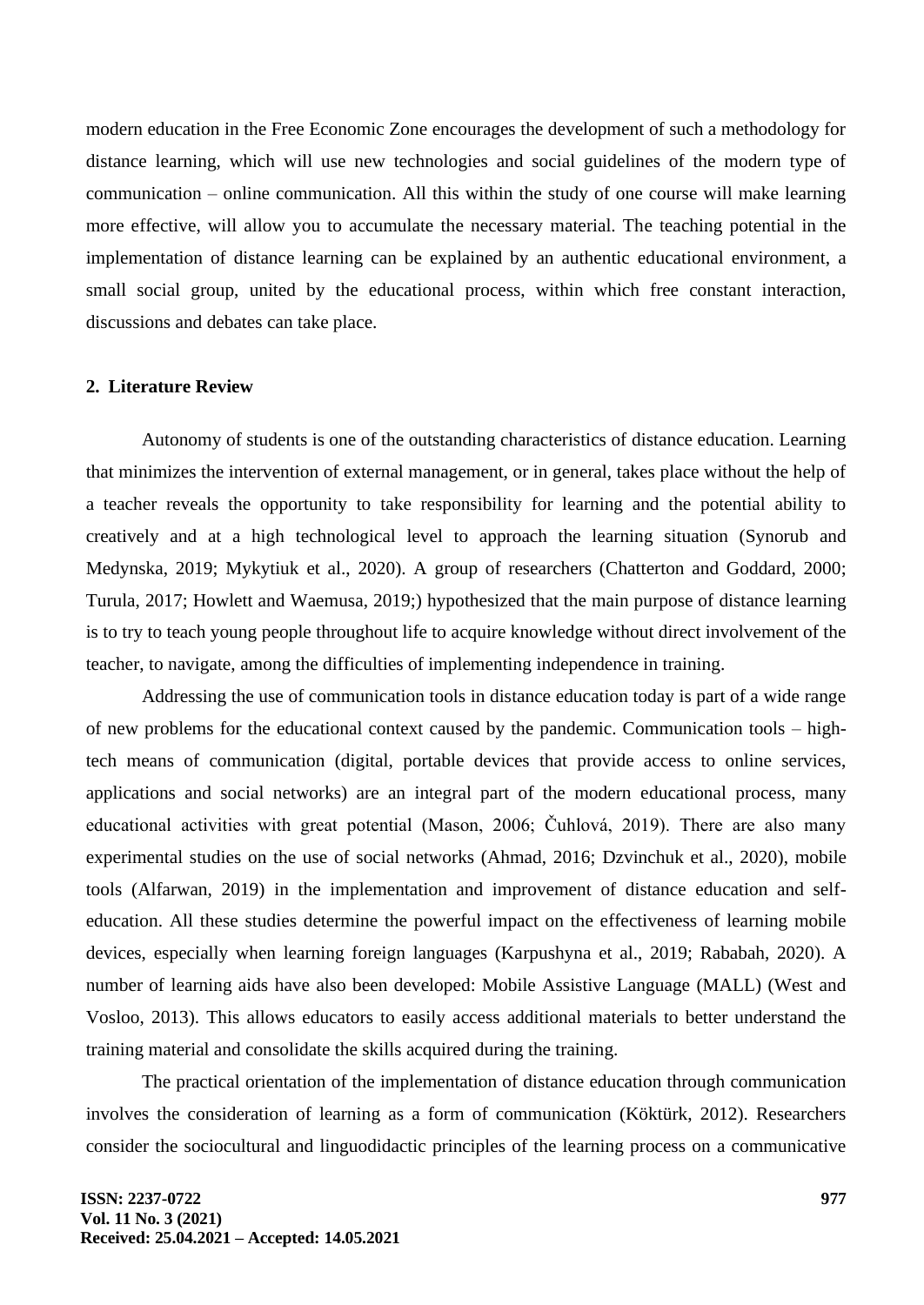basis (Fritz et al., 2002; Voinea, 2012), features of the process of formation of communicative skills and professional development skills (Damian et al., 2017) and during the acquisition of communication tools (Zhernova, 2018). This gives grounds to talk about the formation of a methodological system of communicatively oriented learning in distance education. Separately presented studies that have appeared in large numbers in recent years: research and analysis of transformations of world educational systems in the context of coronavirus pandemics. This is a consideration of the worldview paradigm in education (Huidu, 2018), the search for new models of coexistence in university education (Dizon, 2018), the peculiarities of teaching students technical and natural sciences (Nenthien and Loima, 2016).

The attitude of students in free economic education to the introduction of distance learning in the conditions of quarantine restrictions, the evolution of quantitative and qualitative approach to the use of high-tech means of communication during distance learning has remained insufficiently studied. The problem of the study is to determine the attitude of students to the use of a large number of different technical means of communication, how fully implemented communication opportunities in the process of distance learning. The purpose of the study is consideration of the educational potential of high-tech means of communication and applications that allow expanding modern communicative opportunities during distance learning in the Free Economic Zone. Research tasks:

- to find out what communicative opportunities in the process of distance learning were assessed by the respondents as effective;
- determine how the attitude of students and their assessment of different forms of learning (distance, full-time, mixed);
- Identify which communication tools best provide communication opportunities during distance learning in institution of higher education (IHE).

#### **3. Materials and Methods**

General scientific research methods (systematization, generalization) used to identify leading modern theoretical and methodological research on the educational potential of communication tools in distance education. Used to process information sources system and logical analysis, method of information synthesis. During the experiment, a questionnaire method was used, which allowed to carry out control measures and measure the results of the experiment (pre-experimental and postexperimental evaluation). The experiment was conducted during the 2019-2020 academic year at Kharkiv National Economic University named after Semyon Kuznets. The main stages of the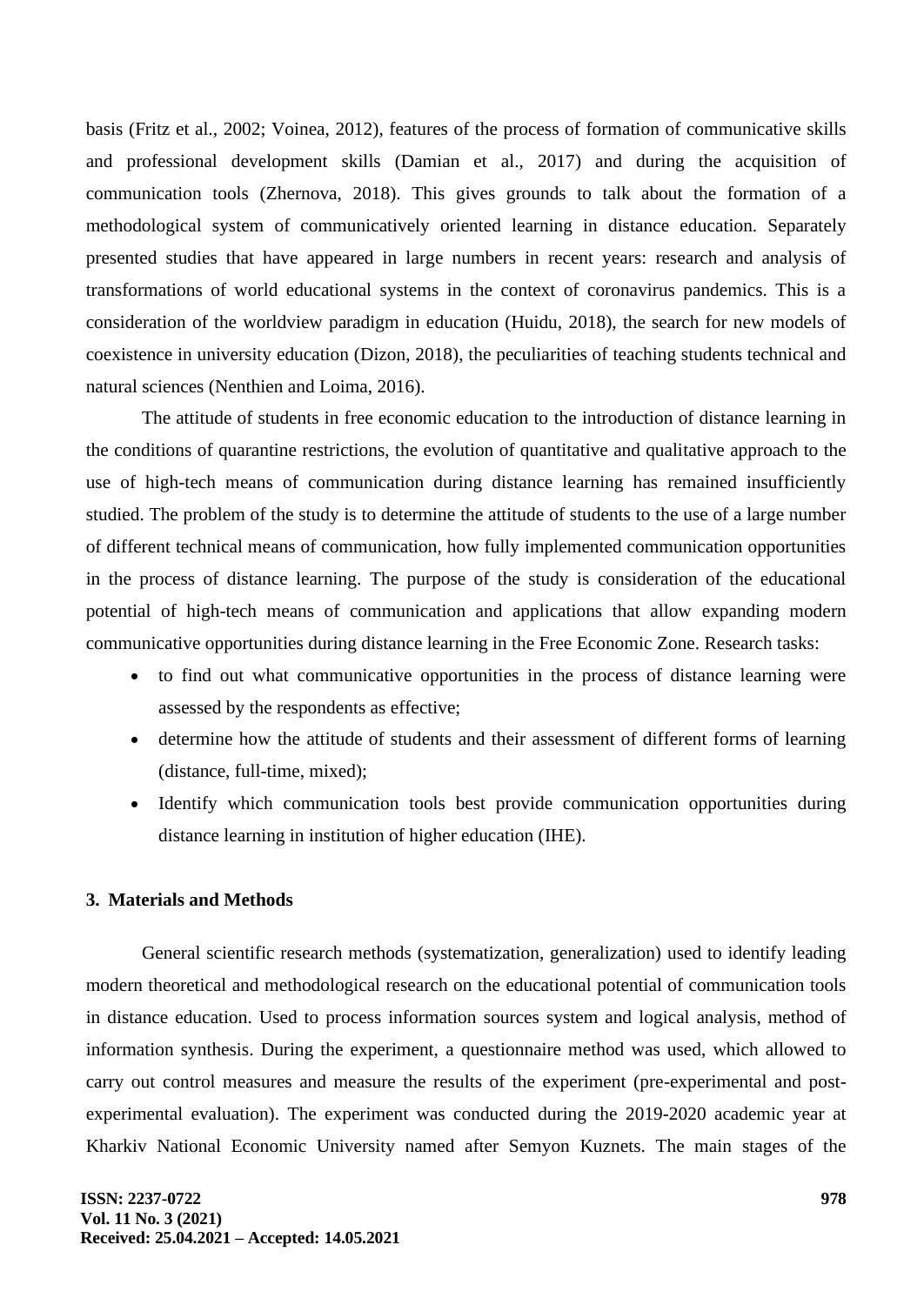experiment: at the first stage pre-experimental questionnaires and testing, at the second stage experimental teaching in the conditions of distance education is applied; the third stage included postexperimental testing and questionnaires, which ended with the fourth stage, summarizing – analysis of the results. Offered questionnaires and tests were filled in and completed voluntarily. Throughout the experimental study, the research team adhered to ethical principles, and the data obtained during the questionnaire and testing provided for the preservation of participants' privacy and adherence to the principles of cooperation and integrity. The study was observational and did not contain external interference, no measures were used that would affect the openness and truthfulness of the participants, the experiment was based on the principles of respect for the interests of respondents.

At the first stage, all student-volunteers (42 volunteers) from the faculties of the Humanities and Economics of the Kharkiv National Economic University named after Semyon Kuznets and Kherson State University (students of the Department of Theory and Methods of Preschool and Primary Education) passed a test to assess the quantity and quality of high-tech means of communication in the educational process and a survey conducted by respondents to assess the quality and effectiveness of distance education compared to full-time education. It should be noted that according to the numerical indicators, all respondents showed their own subjective attitude to full-time, blended and distance education. The second stage of experimental training involved the actual activation of interactive learning tools with the involvement of high-tech educational tools. During the experiment, respondents were added to distance courses in the Google Meet system, Google Classroom and tests and tasks conducted on the Google Classroom platform and a special learning control platform (software-learning system (PNS)), as well as to Facebook thematic groups, where they were previously downloaded the necessary and specially designed training and reference materials, as well as training tasks and tests. Kharkiv National Economic University named after Semyon Kuznets, Kherson State University. The set of such measures involved the involvement of high-tech means of communication. All this required the active use of technical means of communication.

The final stages of the study (stages 3 and 4) include questionnaires with questions from the first stage and measure the change in attitudes towards different forms of learning and the degree of mastery of new communicative means of distance learning. Finally, the analysis of respondents' responses at the pre-experimental and post-experimental stages was performed. The questions are evaluative in nature with three possible answers, and the results are expressed as a percentage. The experimental basis for the study was designed for a set of educational materials, specially developed by a group of experimenters, which were downloaded to educational platforms and social networks,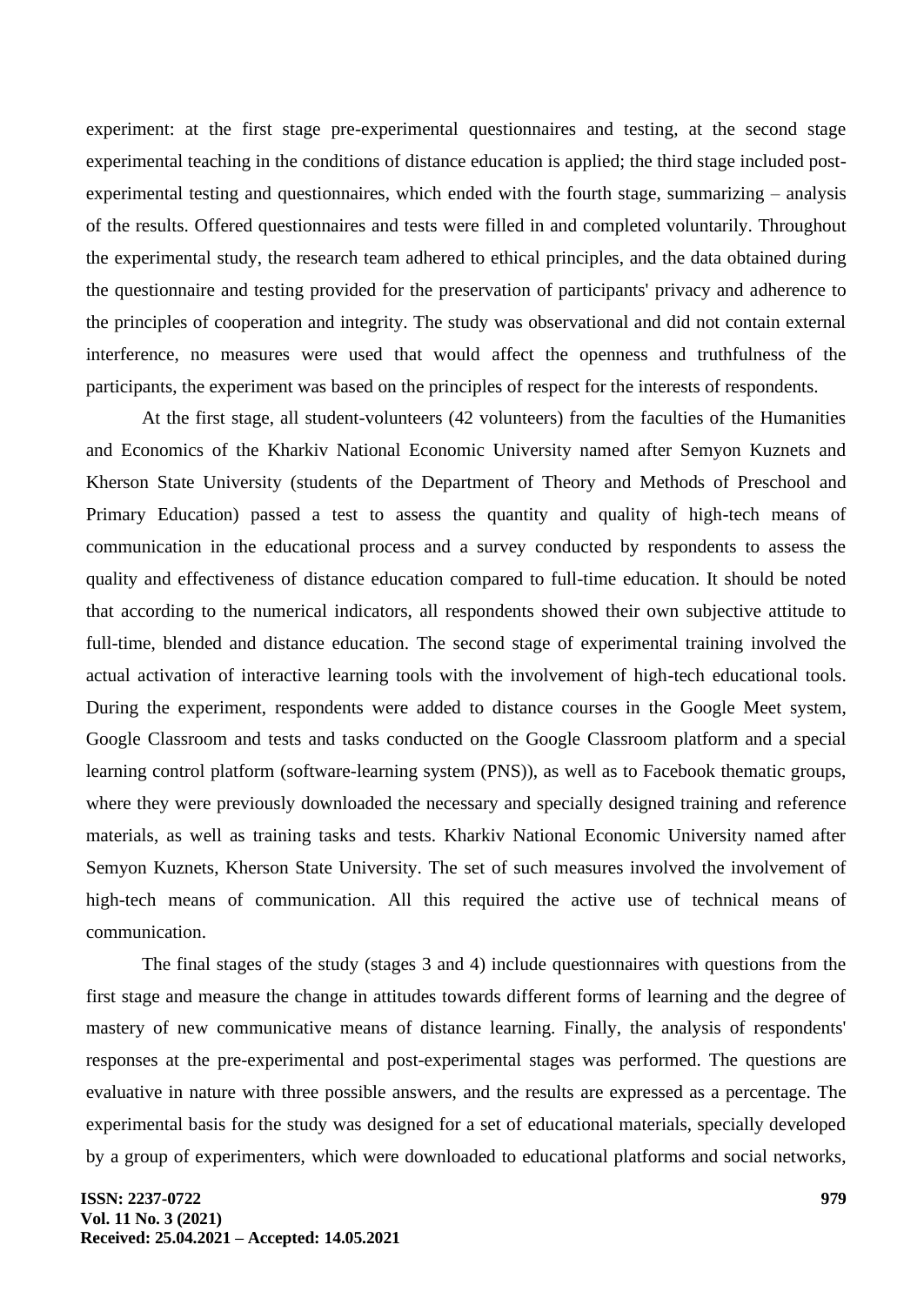mobile applications and required the use of high-tech communication tools. The hypothesis that hightech means of communication realize communicative opportunities during distance learning in free educational institutions, are actively used by students, and in the course of active use of these means of communication the perception of distance learning as such improves.

### **4. Results and Discussion**

In order to test the above hypothesis, an experiment was conducted to activate communicative opportunities in the conditions of distance education in the Free Economic Zone. A study of the educational process with the inclusion of interactive forms of distance learning with new and updated communication capabilities, including several stages of the experiment. Participants in the experiment (students of humanities at Simon Kuznets Kharkiv National University of Economics) were asked to evaluate during 4 stages of the experiment, which lasted 2019-2020 academic year. The experiment was conducted in 4 stages.

Stage 1. Pre-experimental. Prior to the start of the experimental training, a preliminary survey of students who participated in the training experiment was conducted. The following questions were asked:

- 1. In your opinion, which forms of education are more convenient for you? A. Remote. B. Face-to-face. C. Mixed.
- 2. What form causes you more difficulties A. Remote. B. Face-to-face. C. Mixed/
- 3. What form of learning requires the active use of high-tech communication tools? A. Remote. B. Face-to-face. C. Mixed (Table 1).

Table 1 - The Results of the Survey of Respondents to Assess different forms of Learning (author's Development)

| Form of study   Remote   Face-to-face   Mixed |    |  |
|-----------------------------------------------|----|--|
| Question 1                                    |    |  |
| Question 2                                    | 30 |  |
| Question 3                                    |    |  |

Before the start of the experiment, 42 respondents identified distance learning (30 people) as the most difficult in their work, and full-time education as the most acceptable (only 5 people have difficulties with this form). A group of respondents identified a full-time form of education (22 people), but 8 people consider the most convenient form of distance learning. However, unanimous in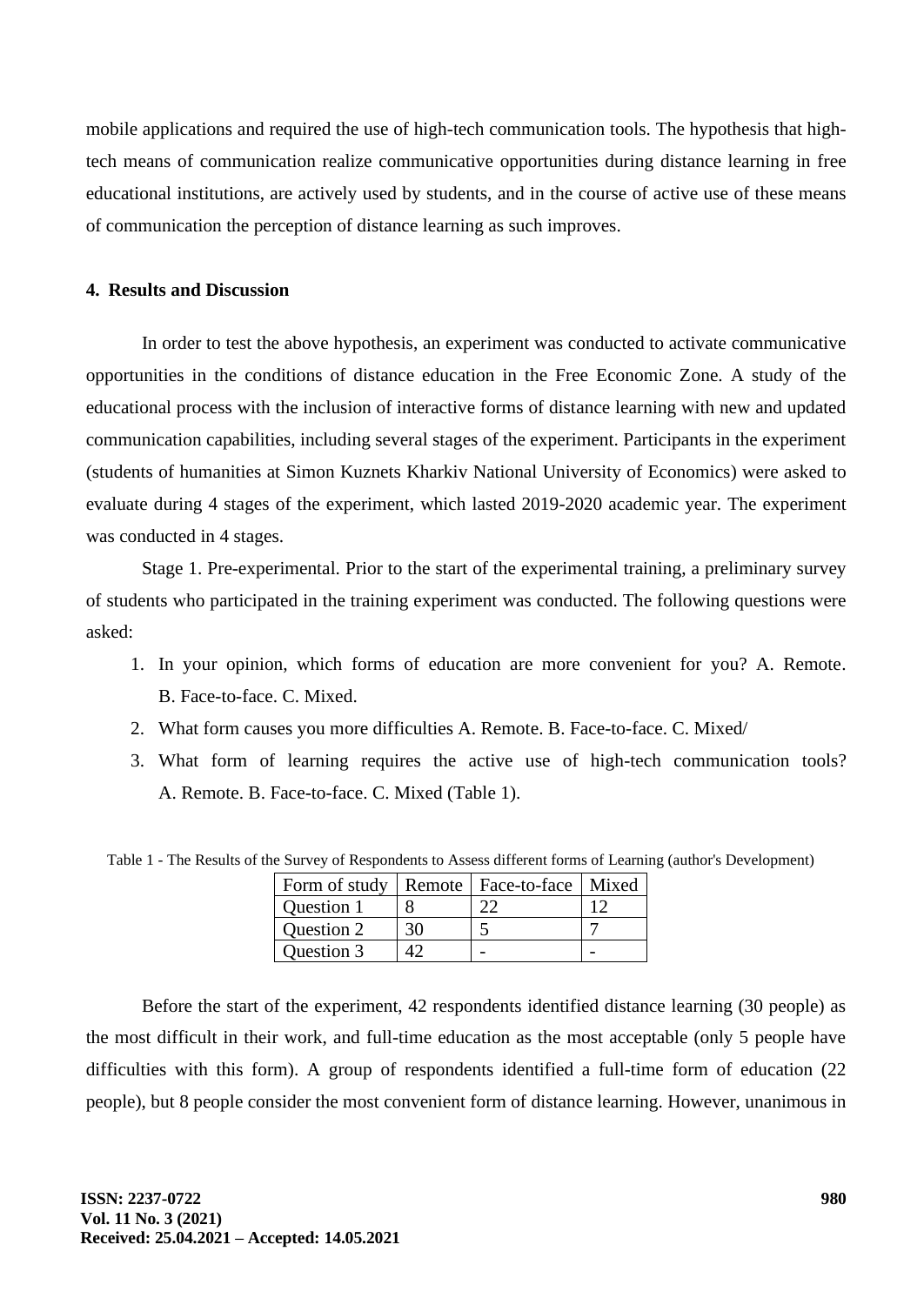the experimental group at the beginning of the experiment was the recognition of the need for active use of high-tech communication tools in the process of distance learning  $-42$  respondents.

Stage 2. At the stage of direct distance learning, students were asked to assess the number and technological complexity of educational material and communication platforms that they use in the process of distance learning (Table 2).

| Number of respondents | Communication channel  |
|-----------------------|------------------------|
| 40                    | <b>Google Meet</b>     |
| 40                    | Google Classroom tests |
| 36                    | Facebook groups        |
| 31                    | Mobile applications    |
| 40                    | PNS system             |
| 13                    | Others                 |

Table 2 - Use of Communication Platforms in Google Meet, Google Classroom, Facebook Thematic Groups during Training (before the Experiment)

The participants of the experiment determined that during the educational process in the conditions of distance learning in educational activities they use Google Meet system, Google Classroom and PNS System (own system of higher education)  $-40$  respondents, where only 2 respondents could not use Google Meet, Google Classroom, PNS system because they did not have access to the Internet. 36 respondents used Facebook groups. 31 respondents resorted to the capabilities of mobile applications.

Stage 3. At this stage, during the completion of distance learning, the experimental group evaluated its involvement in the use of communicative capabilities of high-tech tools used during the experiment in distance learning (Table 3).

|                 | Number of respondents   Training tool (DEVICE)    | Rating        |
|-----------------|---------------------------------------------------|---------------|
| 35              | Laptop computer / Notebook / Netbook              | Always        |
| 32              | Mobile phone with internet access / Smart Phone / | <b>O</b> ften |
| 38              | Desktop computer                                  | Sometimes     |
| $\overline{36}$ | e-Reader / Kindle                                 | Occasionally  |
| 40              | Tablet / iPad                                     | Never         |

Table 3 - The Intensity of the Use of Computer Equipment, Mobile Devices during Training (before the Experiment)

Respondents perceive high-tech tools as additional devices for training in free economic zones. Therefore, the total number of users of high-tech means of communication for training purposes is as follows: 35 people in the group always use a laptop computer in training. e-Reader /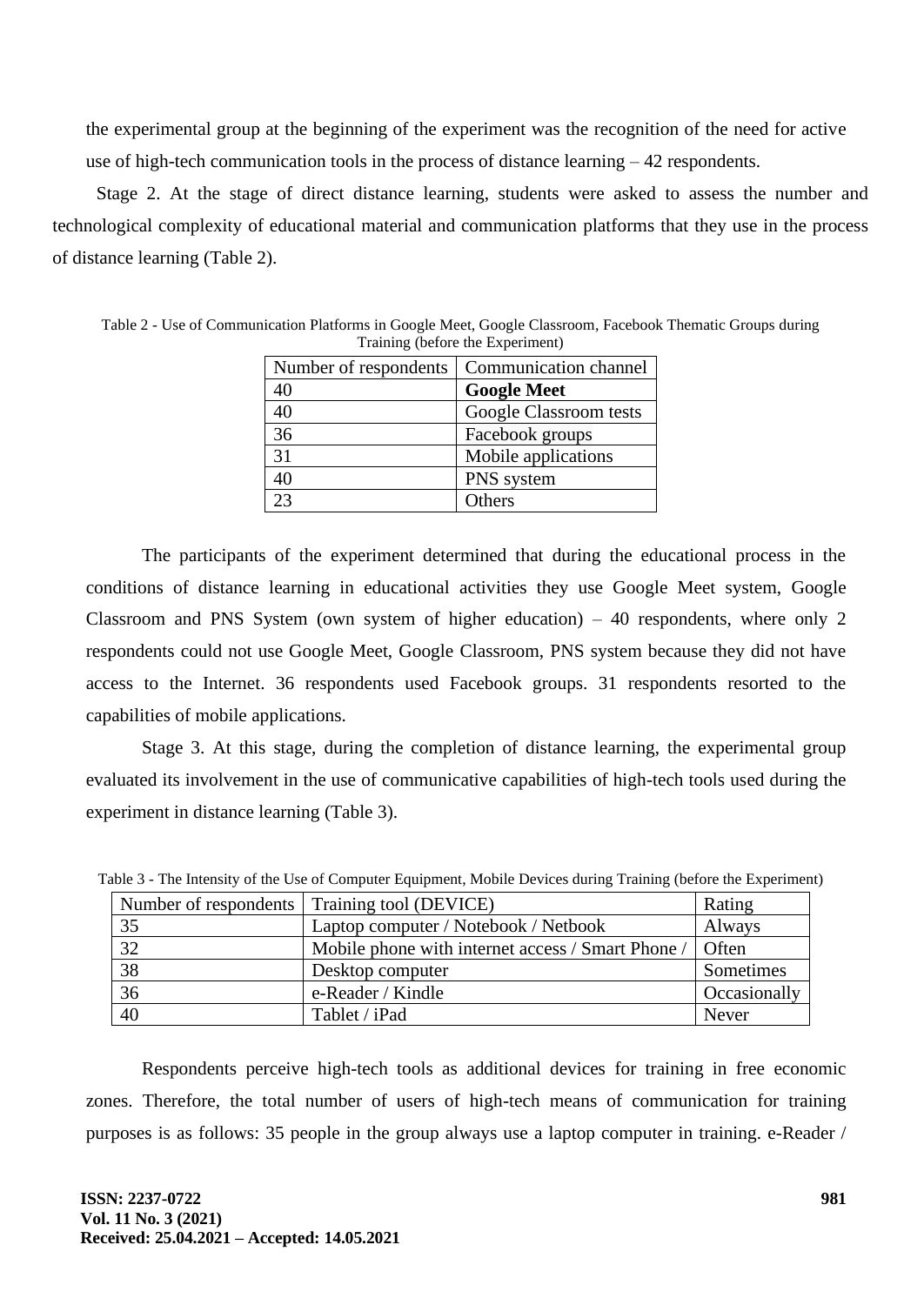Kindle are not popular teaching aids – they are used by only 6 respondents. In the absence of the Internet in certain areas, the use of recorded learning materials is necessary, so Tablet / iPad is also used by 2 respondents. Mobile phone with internet access is one of the main means of work in the conditions of university education  $-32$  respondents use it often.

Stage 4. At the final stage, after passing all the tests and qualifications, respondents were presented with a questionnaire in which they could express their attitude to distance learning (Table 4).

| Forms of education   Remote   Face-to-face   Mixed |        |       |       |
|----------------------------------------------------|--------|-------|-------|
| Question 1                                         | 18     | 10    |       |
| Question 2                                         | 30(15) | 5(14) | 7(13) |
| Question 3                                         |        |       |       |

Table 4 - The Results of the Survey of Respondents to Assess different Forms of Education (Author's Development)

The majority of respondents recognized the need for active use of high-tech communication tools during distance learning (40 respondents), the need for such introduction to mixed forms of education is seen by 2 respondents. The number of respondents who find it difficult to mix blended learning (12 people) and full-time education (10 people) increased the number of respondents who feared the difficulties of distance learning (18 respondents) decreased (Table 5).

Table 5 - Use of Computer Equipment, Mobile Devices during Training (at the End of the Experiment)

|    | Number of respondents   Communication tool (DEVICE)               | Rating       |
|----|-------------------------------------------------------------------|--------------|
| 38 | Laptop computer / Notebook / Netbook                              | Always       |
| 32 | Mobile phone with internet access / Smart Phone / Android   Often |              |
| 38 | Desktop computer                                                  | Sometimes    |
| 36 | Tablet / iPad                                                     | Occasionally |
| 20 | e-Reader / Kindle                                                 | Never        |

The total number of users of high-tech means of communication has increased, which means that the level of ownership of technical means and their software has increased. The list of devices used during distance learning in the experimental group has also diversified. Laptop computer is one of the main tools of the experimental group in terms of distance learning. The experiment revealed certain features of the use of high-tech devices: in the absence of the Internet in certain areas, the use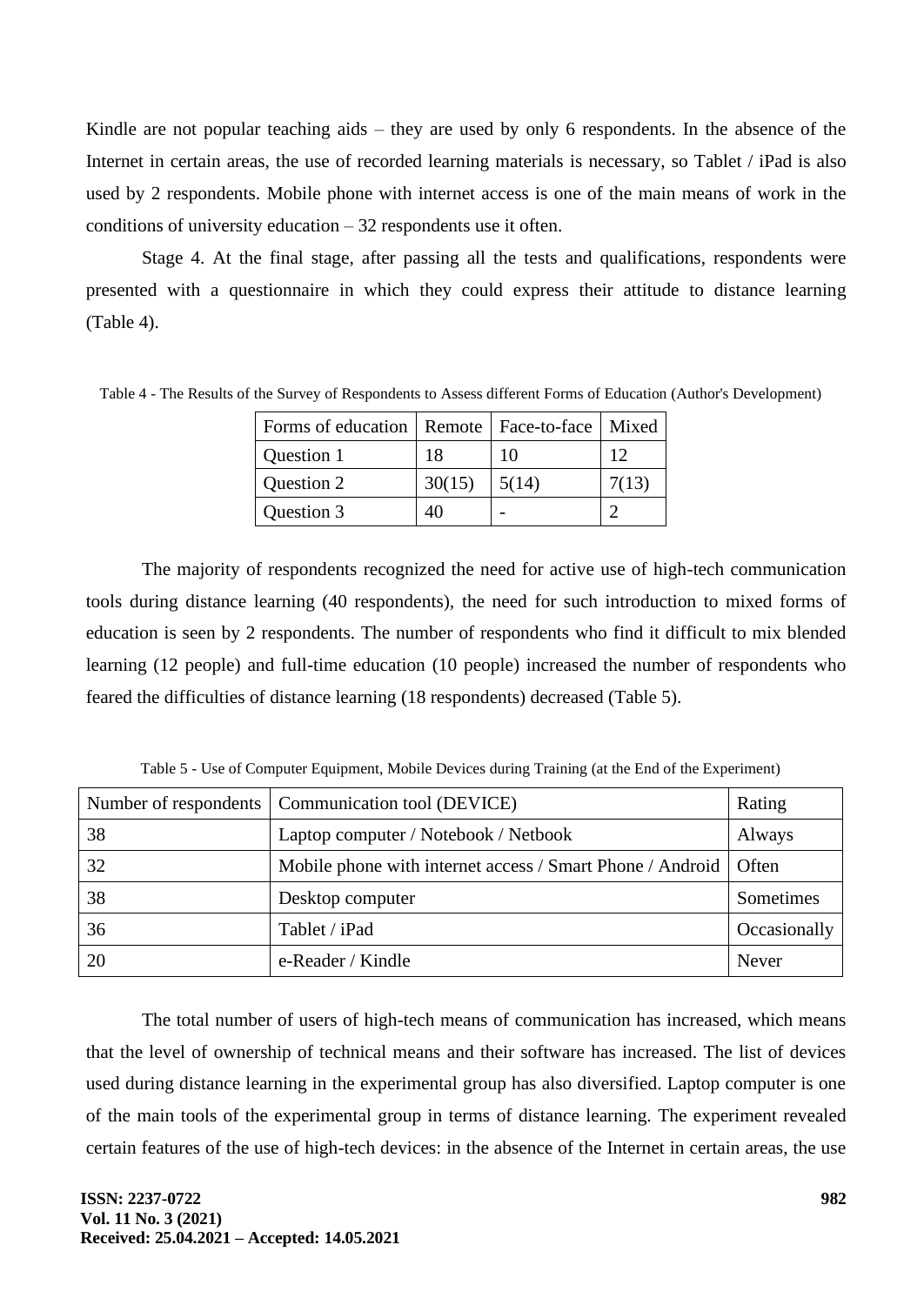of recorded educational materials is necessary. 22 people from the group started using e-Reader / Kindle. This increases communication opportunities during distance learning.

The availability of technical skills of distance learning in the free economic zone determines that the participants of the distance learning form have the opportunity to improve communication skills (Kuzmina et al., 2020) and establish effective collaboration with teachers and other group members (Boghian, 2019). In fact, the level of students' trust in distance learning has increased with the use of technological means, due to the proper awareness, the emergence of digitized learning materials and adapted learning applications for different devices. A number of studies on the problems of students' concentration and increase their interest in learning are also related to the fundamental renewal of communication tools (Cavus and Ibrahim, 2017). The study confirms this hypothesis, as students recognized the effectiveness of modern electronic means of communication, which increases attention and interest in learning through methods adapted to the peculiarities of the new conditions of communication.

The problem of distance learning in the context of foreign language learning (Cavus and Ibrahim, 2017) was considered from the standpoint of the use of fundamentally new channels of communication. The availability of mobile tools and the educational potential of Internet communications is focused on the interests and professional aspirations of students. They can choose not only the form of education, but also those means of communication that help to implement a quality educational process. Even if students do not know about the existence of the concept of distance education (Zhernova, 2018), then agree that you need to use a variety of communication tools during training. Sometimes students are psychologically or technically unprepared for distance education, in which case it is technical communication tools that can help them in this. Moreover, material that has not been mastered properly or caused questions can be viewed in addition; answers to problematic questions can be obtained with the help of educational applications, learning platforms, etc. Investigations into the role should continue communication tools, modern technologies in distance learning. It is worth exploring the development of communicative competence, the process of acquiring new communication skills in students during distance learning, because in modern conditions they have the opportunity to constantly meet and use the learning experience of other students from around the world. Particularly promising in this regard is the use in distance learning opportunities of both educational platforms ZVO, and public Google Meet, Google Classroom, ZOOM, thematic groups of educational nature, social networks, mobile applications, etc.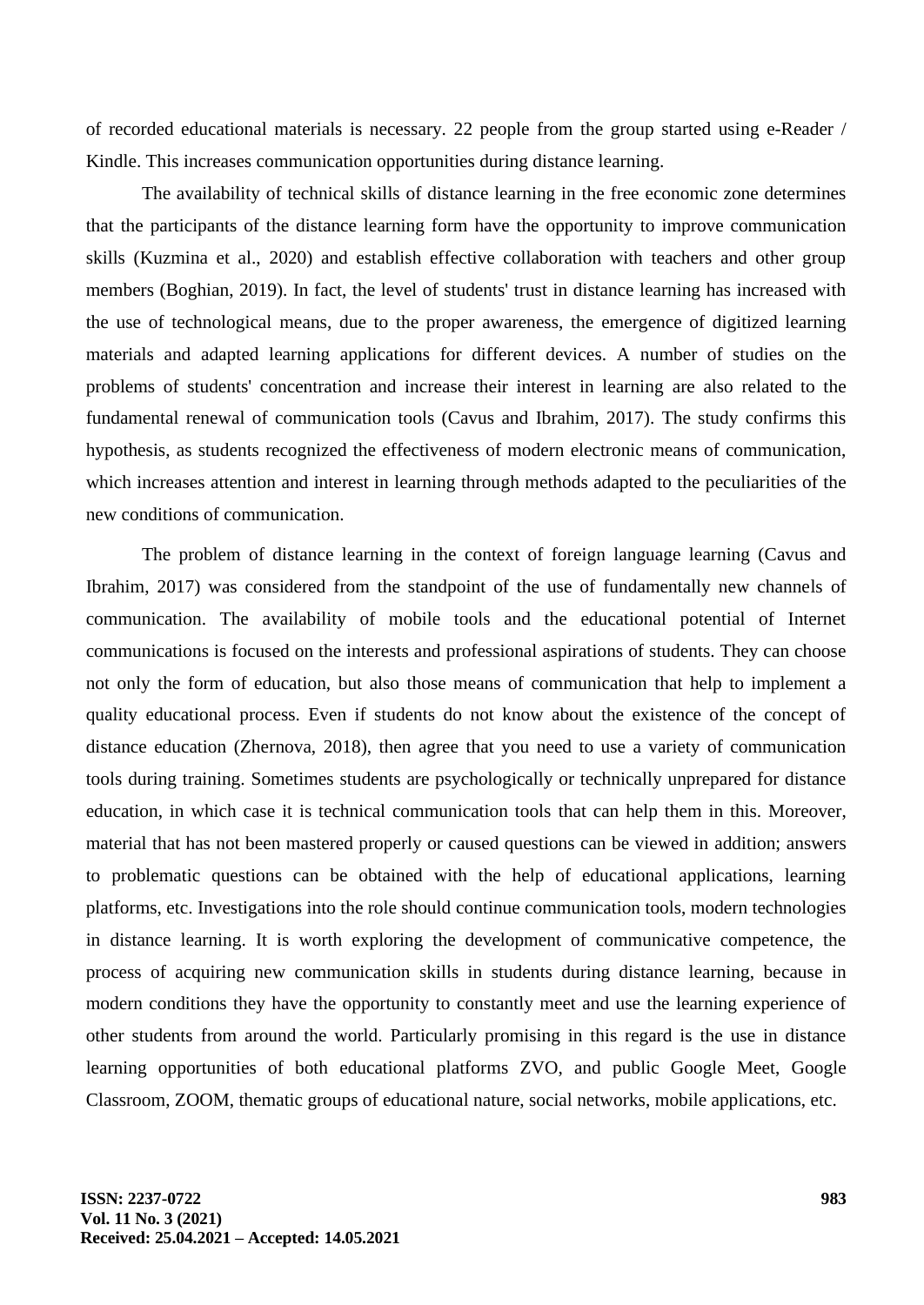#### **5. Conclusions**

As a result of the conducted experiment, it was found out that high-tech means of communication, devices, educational applications allow to expand modern communicative opportunities during distance learning in modern free economic zones. The constant increase in the number of means of communication and their technological improvement as a means of learning affect the increase of positive assessments of distance learning. Research tasks: consideration of educational potential. Respondents during distance learning increased the number of high-tech means of communication used, which relate to the need to attract high-tech means of communication in the process of distance learning in the conditions of free learning. This increases the communication capabilities of participants in the distance learning process. The experimental group positively perceived the form of distance learning: before the beginning, 30 respondents did not perceive this form, but at the final stage of the analysis of the results, the number of students who were afraid of distance learning decreased to 18 people. Increasing the number and variety of electronic means of communication, attracting the educational potential of social networks, educational Internet platforms and applications to them help to learn qualitatively and effectively in the conditions of quarantine restrictions and distance learning.

Acquired technical skills and knowledge allow you to expand independently the range of educational tools, technical means of communication that can be used daily in distance learning. This increases communication opportunities within university education. Acquired skills help to build your own trajectory of working with educational material. The obtained results of the experiment encourage the active involvement of high-tech communication tools in the implementation of effective distance learning, help in compiling interactive training courses, creating new teaching methods, help in forming cultural and educational foundations of positive attitude of freelance students to distance learning. In the future, it is worth turning to the study of ways to use effectively such modern communication tools as online learning tools, techniques for the development of creative, critical and logical thinking in distance learning and more.

#### **References**

Ahmad, M. (2016). Using Facebook to develop grammar discussion and writing skills in English as a foreign language for university students. *Sino-us English Teaching*, 8(12), 932-952. https://doi.org/10.17265/1539– 8072/2016.12.004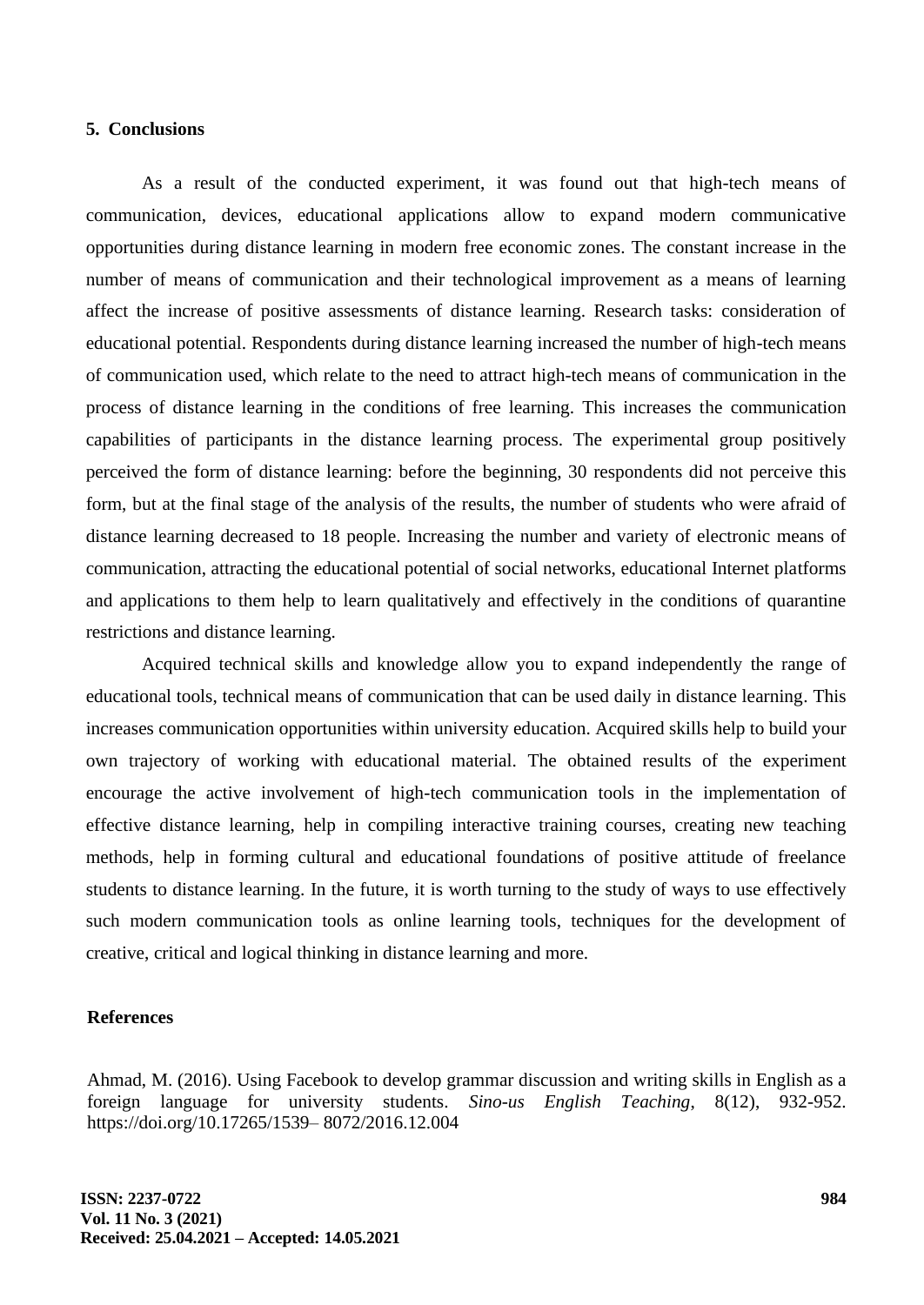Alfarwan, S. (2019). University student access to and use of electronic devices: a latent English language learning potential. *Teaching English with Technology*, *19*(1), 102-117.

Boghian, I. (2019). Empowering teachers to deal with classroom diversity. *Revista Romaneasca pentru Educatie Multidimensionala*, *11*(3), 1-10. https:/[/doi.org/10.18662/rrem/134](https://doi.org/10.18662/rrem/134)

Chatterton, P., Goddard, J. (2000). The response of higher education institutions to regional needs. *European Journal of Education*, *35*(4), 475-496. https://doi:10.1111/1467-3435.00041.

Čuhlová, R. (2019). Intercultural adaptation process and its determinants. *International Journal of Economics, Finance and Management Sc*i*ence*s, *7*(6), 215-221. https://doi.org/10.11648/j.ijefm.20190706.16

Damian, S.I., Iliescu, D.B., Rohozneanu, A., Glodeanu, A., Diac, M., David, S., Hunea, I. (2017). The role of educational measures for juvenile offenders in forensic psychiatry. *Revista Românească pentru Educaţie Multidimensională*, *9*(3), 140-155. https://doi:10.18662/rrem/2017.0903.09

Dzvinchuk, D., Radchenko, O., Kachmar, O., Myskiv, I., Dolinska, N. (2020). Analysis of platforms and tools of open study in the conditions of postmodern education. *Revista Romaneasca pentru Educatie Multidimensionala,* 12(3), 125-143.<https://doi.org/10.18662/rrem/12.3/313>

Cavus, N., Ibrahim, D. (2017). Learning English using children's stories in mobile devices. *British Journal of Educational Technology*, 48, 625-641. https://doi.org/10.1111/bjet.12427

Dizon, G. (2018). Quizlet in the EFL classroom: enhancing academic vocabulary acquisition of Japanese university students. *Teaching English with Technology*, *16*(2), 40-56. https:/[/doi.org/10.31235/osf.io/rkpvg](https://doi.org/10.31235/osf.io/rkpvg)

Faryadi, Q. (2017). Effectiveness of Facebook in English language learning: a case study. *Open Access Library Journal*, 4, article number e4017.<https://doi.org/10.4236/oalib.1104017>

Howlett G. and Waemusa Z. (2019). Сentury learning skills and autonomy: students' perceptions of mobile devices in the THAI EFL context teaching. *English with Technology*, 19(1), 72-85.

Huidu, A. (2018). Redefining autonomy, dignity and intimacy in a postmodern society. *Revista Romaneasca pentru Educatie Multidimensionala*, 10(3), 112-118. https://doi.org/10.18662/rrem/67

Ivanova, I., Mosenkis, I., Strokal, O. (2020). Modern media pedagogy: ways of forming public journalism in Ukraine. *Asia Life Sciences*, 22(2), 357-370.

Fritz, W., Mollenberg, A., Chen, G.M. (2002). Measuring intercultural sensitivity in a different cultural context. *Intercultural Communication Studies*, 11(2), 165-176.

Karpushyna, M., Bloshchynskyi, I., Nakonechna, A., Skyba, K. (2019). Creating meaningful foreign language environment by means of content-based starters. *Universal Journal of Educational Research*, 7(12), 2710-2716. https://doi.org/10.13189/ujer.2019.071219

Köktürk, Ş. (2012). Forms and multifunctionality of interruptions and simultaneous speaking in ordinary talk – proposal of a universal model for the evaluation of interruptive speech sequences. *International Journal of Linguistics*, *4*(3), 551-571. https://doi:10.5296/ijl.v4i3.2137U

Kuzmina, M., Protas, O., Fartushok, T., Raievska, Y., Ivanova, I. (2020). Formation of students' competence of tertiary educational institutions by practical training aids international. *Journal of Higher Education*, 9(7), 279-288. https:/[/doi:10.5430/ijhe.v9n7p279](https://doi:10.5430/ijhe.v9n7p279)

Kostikova, I., Miasoiedova, S., Razumenko, T., Chernenko, A., Pochuieva, O. (2019). Teaching English speaking for FCE: using Facebook as a tool of instructional practice. *Amazonia Investiga*, *8*(22), 719-727.

**ISSN: 2237-0722 Vol. 11 No. 3 (2021) Received: 25.04.2021 – Accepted: 14.05.2021**